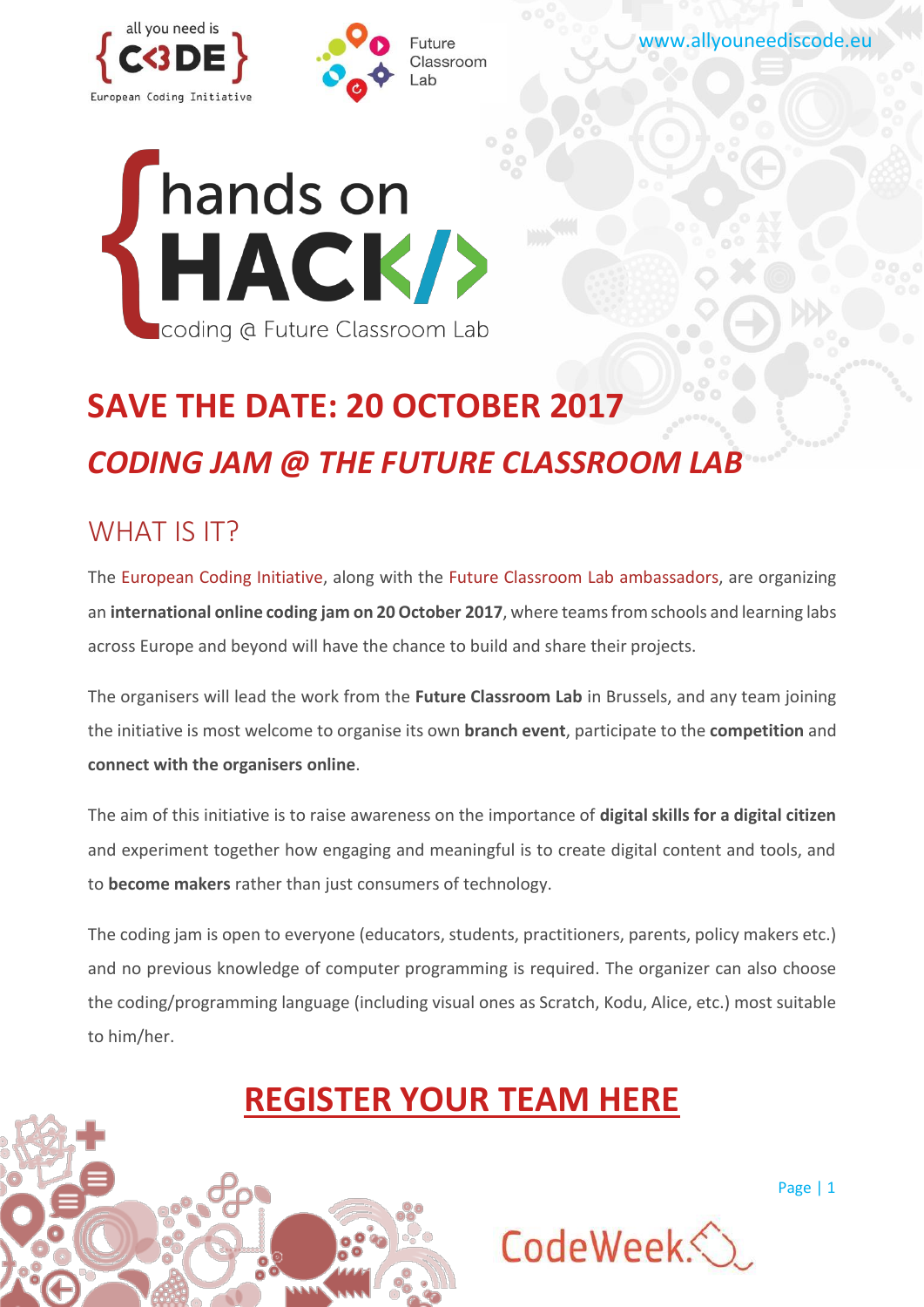



## **Categories**

The coding jam will revolve around three major themes and the best projects will be awarded under the following categories:

**Digital Creativity**: Design an interactive game or an animation, develop a software or an application, build a robot or compose a song…unleash your creativity!

**Responsible Citizenship**: Are you concerned about a problem affecting your school or community?

How would you help to solve it using technology?

**Future of Learning**: Innovators drive the change and transform the world we live in. How do you think teaching and learning should look like in the future?

### **Have a look [here](http://www.allyouneediscode.eu/news/details?articleId=348350) at the winning projects of 2016.**

### **How does it work?**

The first thing you need in order to participate in a coding jam is to understand the concept behind the event. Hacking is about creative problem solving, and a coding jam is an event where people come together to solve problems. Have a look at the following steps to understand how it will work.

#### **BEFORE THE EVENT**

**TEAM UP.** Build one or more team(s) of **ideally 3-7 people** (smaller and larger groups are also welcome). The event is open to pupils, students, teachers, parents, professionals or anyone else interested in coding and programming. Make sure your team have a variety of skills: communication, management, creativity, leadership, coding, etc.

**REGISTER YOUR TEAM.** Fill in the [online form](https://www.surveymonkey.com/r/R3KCTW8) to register your team. **Choose a name for your team**, as we will use it in order to communicate with you before and during the Hackathon.



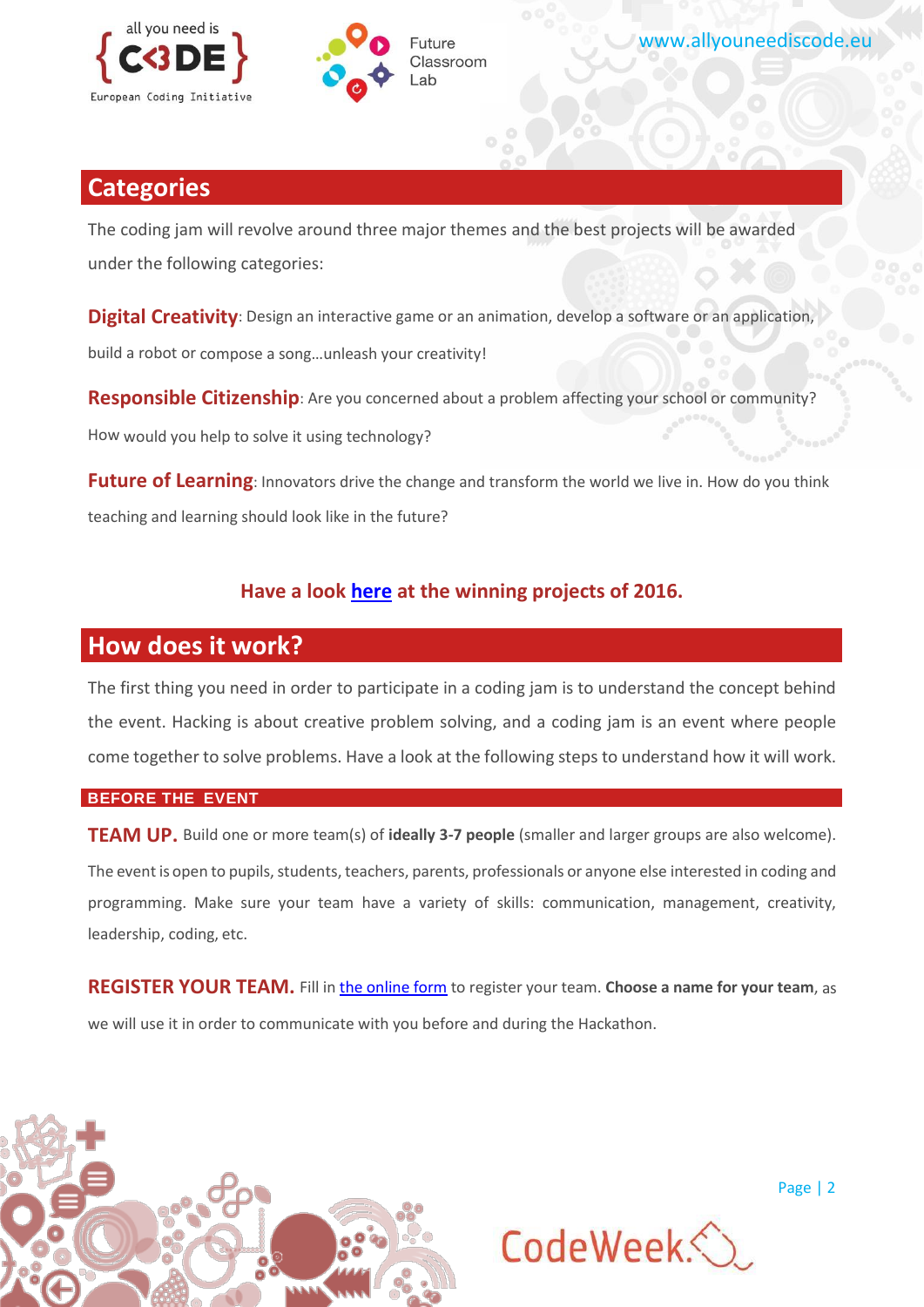



#### **DURING THE EVENT**

**MIND THE TIME.** On **20 October, at 9:30 am CEST**, the organizers will **kick off the coding jam**, from the Future Classroom Lab in Brussels, unveiling the specific topic of the competition. You will have **up to 8 hours**  to complete the activity and submit your video and prototype sheet by 5:30 pm CEST.

**BE CREATIVE.** Unleash your imagination and be disruptive. There is no limit. **You can create everything you want**. Design an interactive game or an animation, develop an app, build a robot, compose a song, hack something that already exists. **Your imagination and creativity will make itspecial**.

**BE AMBITIOUS.** Your idea is special so make sure that all the teams can see this too. **Take pictures or record videos** during the creative process, share them on social media using **#HandsOnHack** and show us what you are doing. By the end of the coding jam you will have to produce **a 2-minute-long video** to share what you have created, along with a short document outlining the main elements of your prototype.

**HAVE FUN.** Make the best out of this experience, but first enjoy it and have fun. Inventing, building, hacking is extremely engaging, so make sure all the members of your team can enjoy it. Be respectful and attentive to others' opinions and views. Teamwork and fun are the key to a successful Hackathon.

## **What will you need to participate?**

In order to participate in the coding jam, you will most likely need the following things:

#### **A ROOM WHERE YOU CAN SPEND THE DAY**

Make sure you can use the same room for the whole day. Looking for a different room during the coding jam is not recommended, as you will lose valuable time that may prevent you from completing your prototype.

#### **CATERING / FOOD & BEVERAGES**

Have in mind that the coding jam lasts 8 hours, so you will need to have some food and drinks to provide to the participants during the day.

#### **A GOOD INTERNET CONNECTION**

Apart from a good internet connection, it is recommended to have at least one computer to connect with the organisers, as well as with the other teams, during the coding jam.



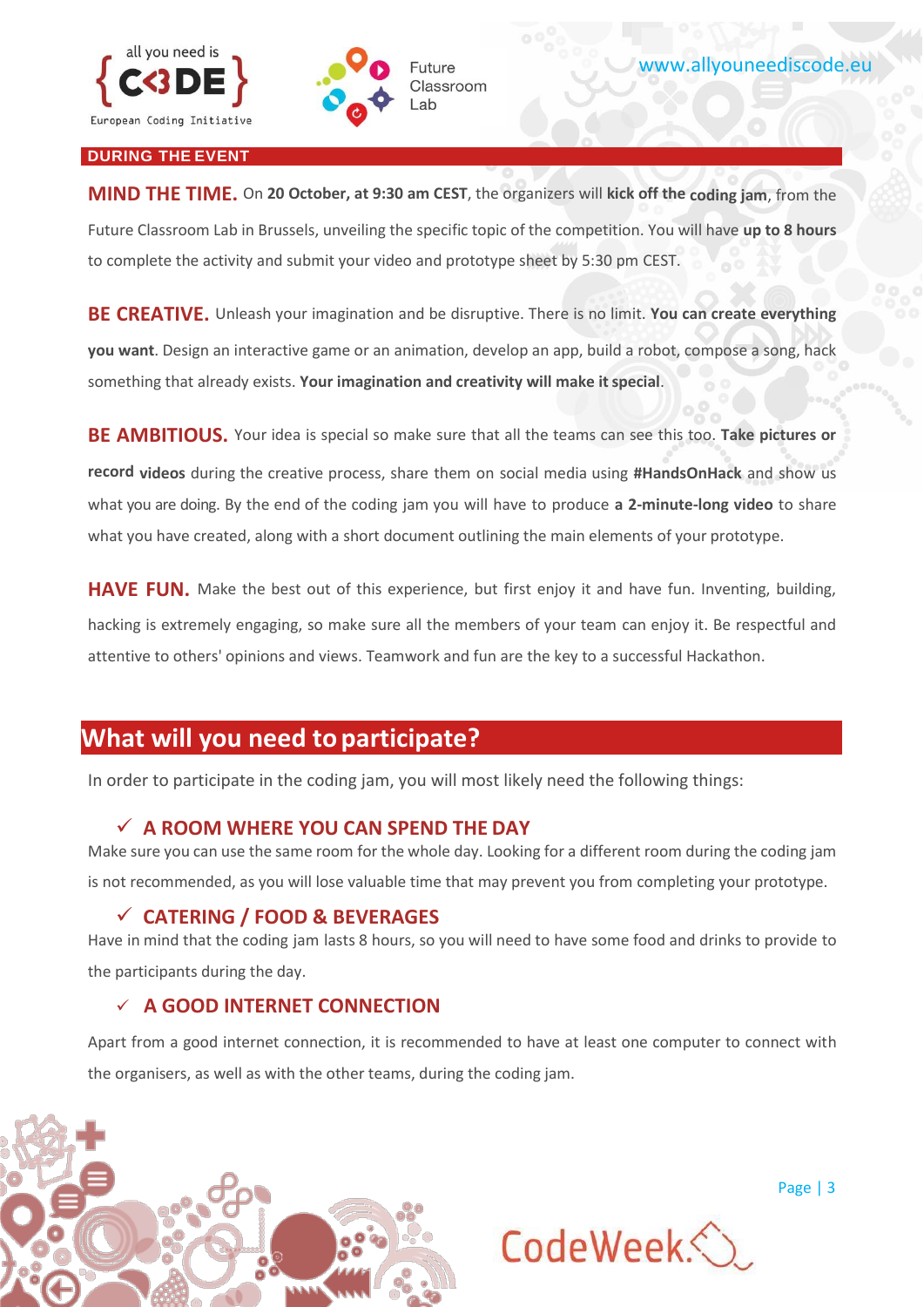



#### **POSSIBLY, A SOCIAL MEDIA CHANNEL**

A Twitter account is highly recommended to follow the organizers and the other teams. The organisers will interact with the participants via both Twitter and Facebook. If you don't have a Twitter account, and you would like to interact with other participants during the event, we strongly recommend you to open one account for the event, as this will be the only way to share in real time your contributions with other teams and the organizers.

**Visit** our website: **[All you need is code](http://www.allyouneediscode.eu/home)**

**Follow** the Coding Initiative on Twitter: **[@needcodeeu](https://twitter.com/NeedCodeEU)**

**Use** the hashtag: [#HandsOnHack](https://twitter.com/search?q=%23HandsOnHack&src=typd&lang=en)

**Like** us on Facebook: **[Future Classroom Lab](https://www.facebook.com/futureclassroomlab/)** and **[All you need](https://www.facebook.com/needcodeeu/?fref=ts)** 

**[is code](https://www.facebook.com/needcodeeu/?fref=ts)**

## **What will happen during the event?**

During the coding jam, there will be different times when the organizers connect with the participants. Read the agenda below to know what each team is expected to do during the coding jam, and **stay tuned to the contact point and the three check points** to be able to follow the event properly.

#### **AGENDA**

| 9:30-10:00  |
|-------------|
| 10:00-11:00 |
| 11:00-11:30 |
| 11:30-12:30 |
| 12:30-13:00 |
| 13:00-13:30 |
| 13:30-14:00 |
| 14:00-16:30 |
| 16:30-17:00 |
| 17:00-18:00 |

Kick off 10:00-11:00 **Brainstorming** 11:00-11:30 *Check Point 1* **Idea Development** *Check Point 2* Lunch break Show & Tell **Solution Design** 16:30-17:00 *Check Point 3* Wrap up & submission